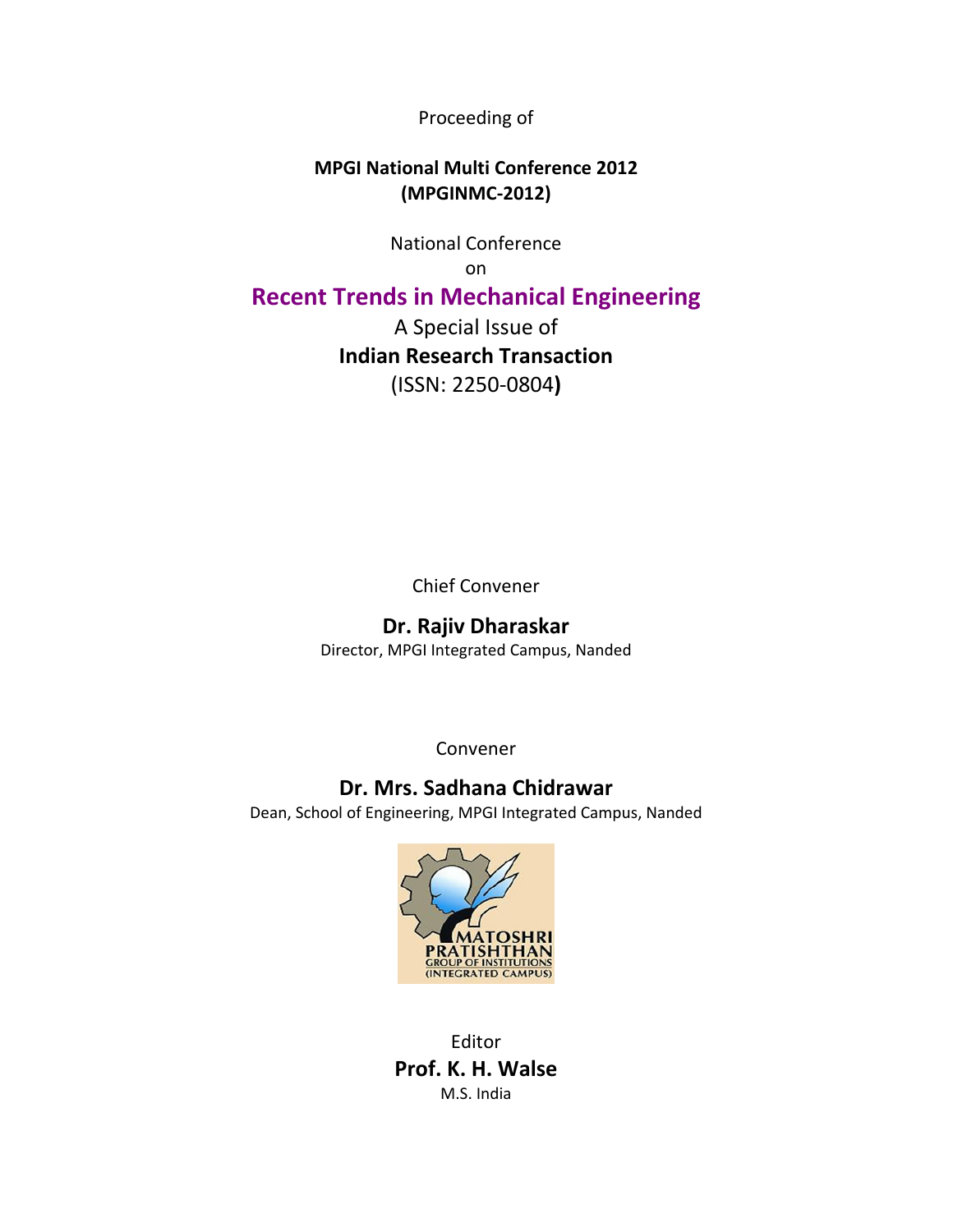## **Patrons**

# **Hon. Mrs. Jayashree Kamaji Pawar**

President, MPGI , Nanded.

# **Hon. Venkat V. Chari,**

Secretary, MPGI, Nanded.

# **Hon. Ankush More**

B.O.D., MPGI, Nanded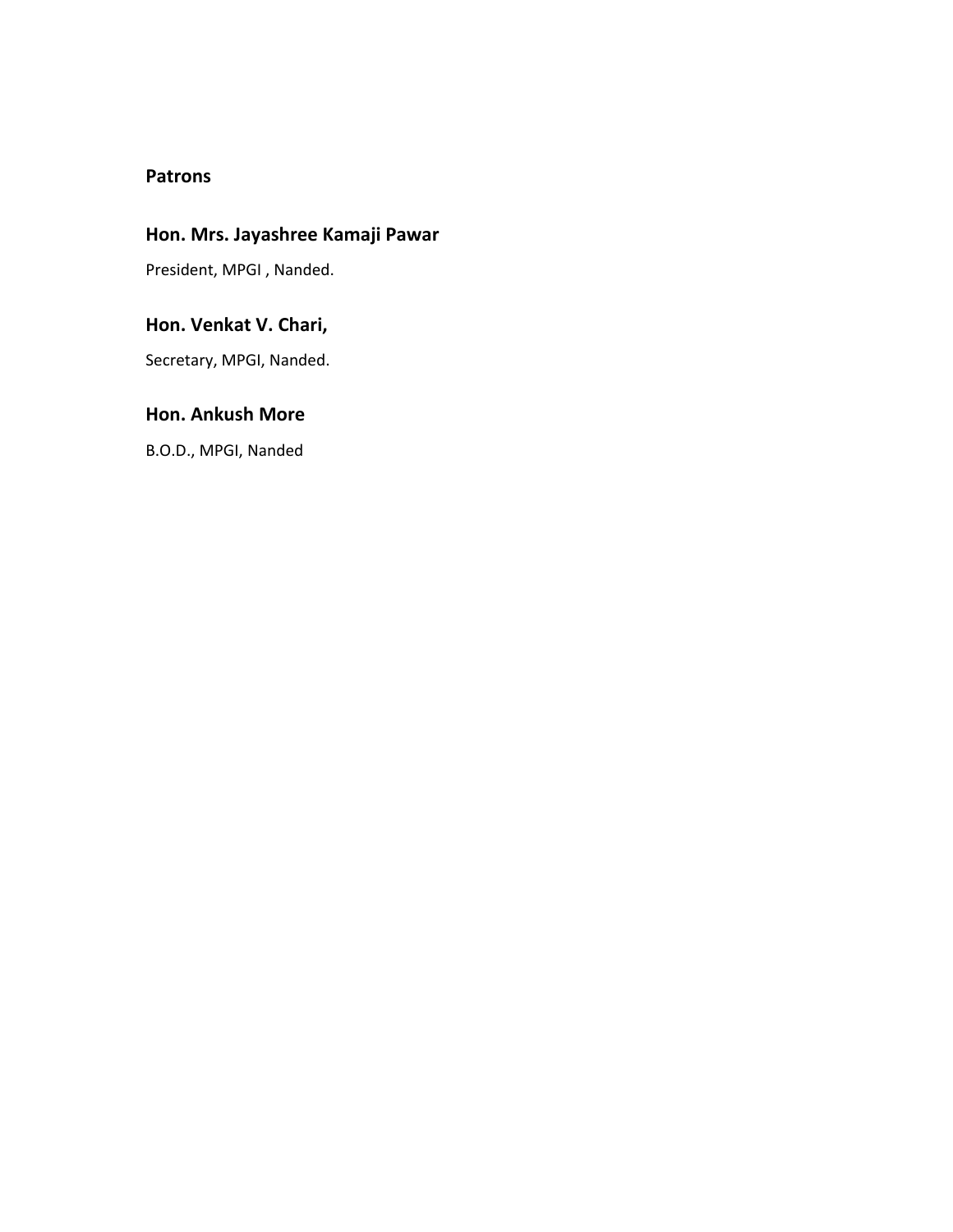## **Coordinator**

#### **Mr. P. Swaminadhan**

H.O.D., Department of Mechanical Engg., MPGI Integrated Campus, Nanded

#### **Technical Committee**

- **Dr. V. B. Tungikar** Professor., SGGSIET, Nanded.
- **Dr. S. B. Sharama** Professor.,SGGSIET, Nanded.

### **Mr.SHIRAZ KHAN** Sr. Soft. Engineer, Geometric Limited Ltd, Pune.

**Mr. Shan Hussani** Sr. Soft. Engineer, Parameteric Technology Ltd., Pune.

**Dr. M. D. Jaybhaye** Professor. COEP, Pune

**Dr. D. N. Kamble** Singhad Inst. Of Tech. Pune

**Dr. S. A. H. Quadri** HOD, GP, Nanded

# **Organizing Committee**

**Mr. S. H. Sarje**

- **Mr. Sayyed Alam**
- **Mr. S. K. Raini**
- **Mr. Sayyed Shafiq**
- **Mr. K Shridhar**
- **Mr. Moizodin**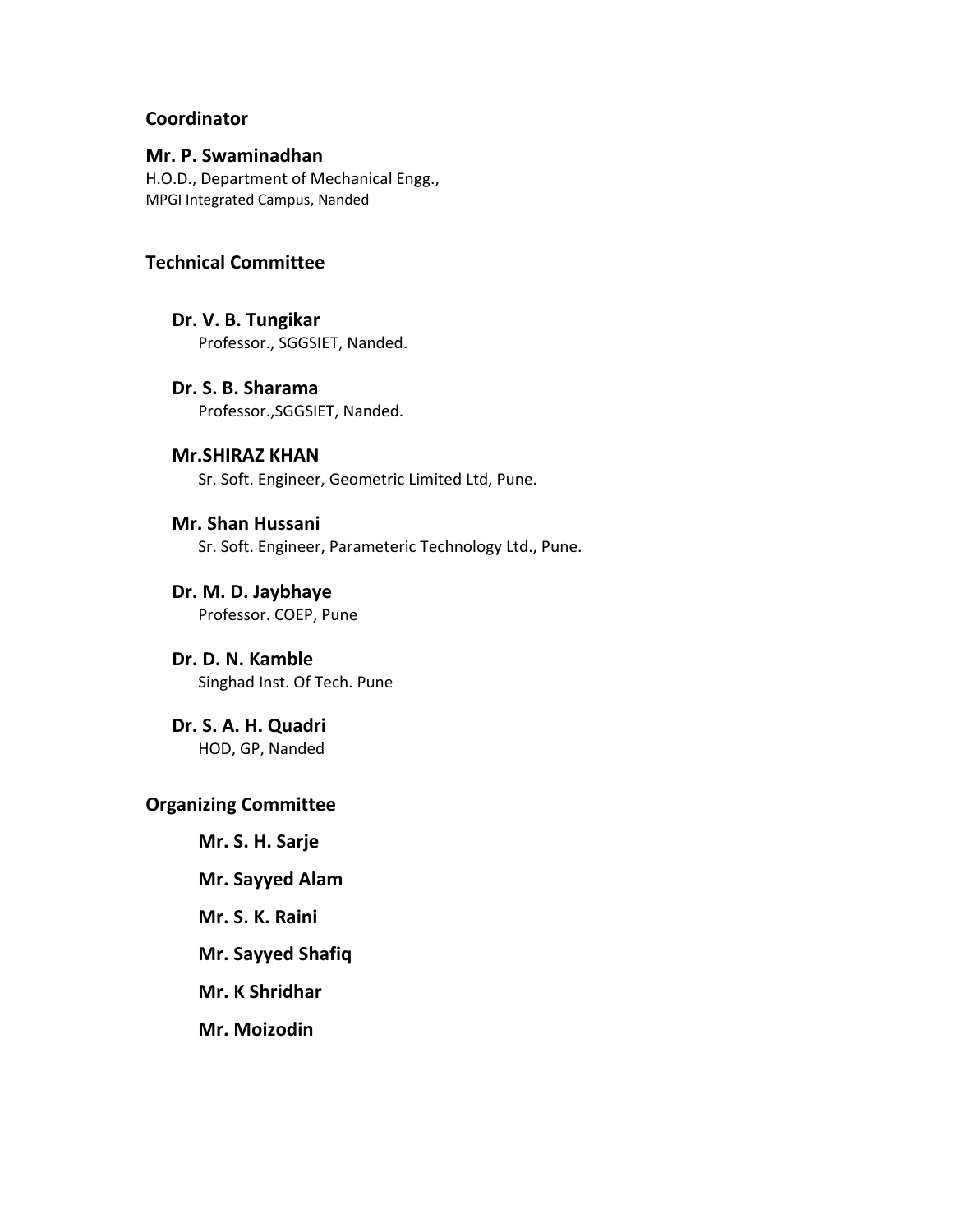# Copyright ©2012 by Research Publications, India All rights reserved

Permission to make digital or hard copies of portions of this work for personal or classroom use is granted without fee provided that copies are not made or distributed for profit or commercial advantage and that copies bear this notice and the full citation on the first page. Copyright for components of this work owned by others than Research Publication's Indian Research Transaction must be honored. Abstracting with credit is permitted. To copy otherwise, to republish, to post on servers or to redistribute to lists, requires prior specific permission and/ or a fee. Request permission to republish can get from Publication Department, Reserach Publicatios, India by sending email to publisher@researchpublications.org. For other copying of articles that carry a code at the bottom of the first page, copying is permitted provided that the per-copy fee indicated in the code is paid through the Copyright Clearance Center.

Research Publications intends to create a complete electronic archieve of all articles and/or other material previously published by Research Publications.

DOI will available on **http://www.researchpublications.org/irt.html** 

Researh Publications Catalog Number: **ISBN: 978‐81‐906467‐3‐7** 



Published By Research Publications' **Indian Research Transaction**  (A Indian Research Journal) ISSN: 2250‐0804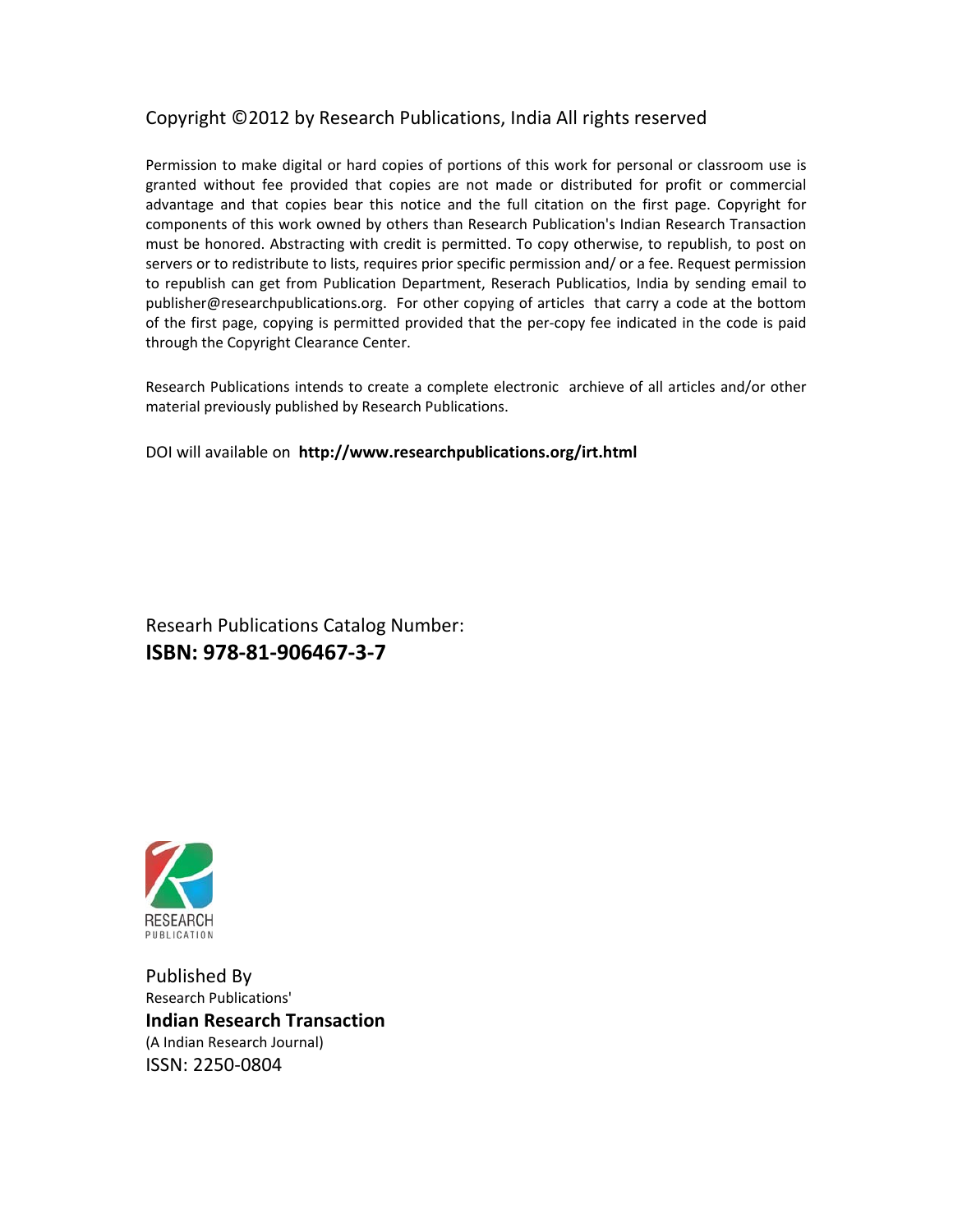

#### MINISTER OF STATE FOR MEDICAL EDUCATION, HIGHER AND TECHNICAL EDUCATION. **SPECIAL ASSISTANCE AND NON-CONVENTIONAL ENERGY**

**GOVERNMENT OF MAHARASHTRA** Mantralaya, Mumbai 400 032

#### Date: Message

National Multi Conference being held is a welcome endeavor. The subjects also are very apt to the time. The nodal agencies in the education are encouraging such conferences. Certainly these conferences would contribute to the dissemination of the knowledge of the specific subject to the possible remote level. Also we have a encouraging situation as regards to the talent in the young generation under instruction. At the same time our society is facing various problems too. The purpose of knowledge is for the betterment of man individually and society collectively. I. being the Minister of State for Higher and Technical Education, would like to insist upon, at this platform, that the end result of all the activities in the educational field should be finding the solutions to the various basic and higher level problems of the society. By this I mean, we should identify distinctly the various problems of the society and employ our technological advancement for it. I have great reverence for the pursuit of pure knowledge at the same time.

Also, I observe that, many such conferences deliberate over the recent trends in particular area. Conferences also need to be arranged on the future trends in the various trends in the subjects of study.

Truly, much is expected from technology. I appreciate the scope and areas of deliberations in this conference and wish all the success to this endeavor.

(D.P.Savant)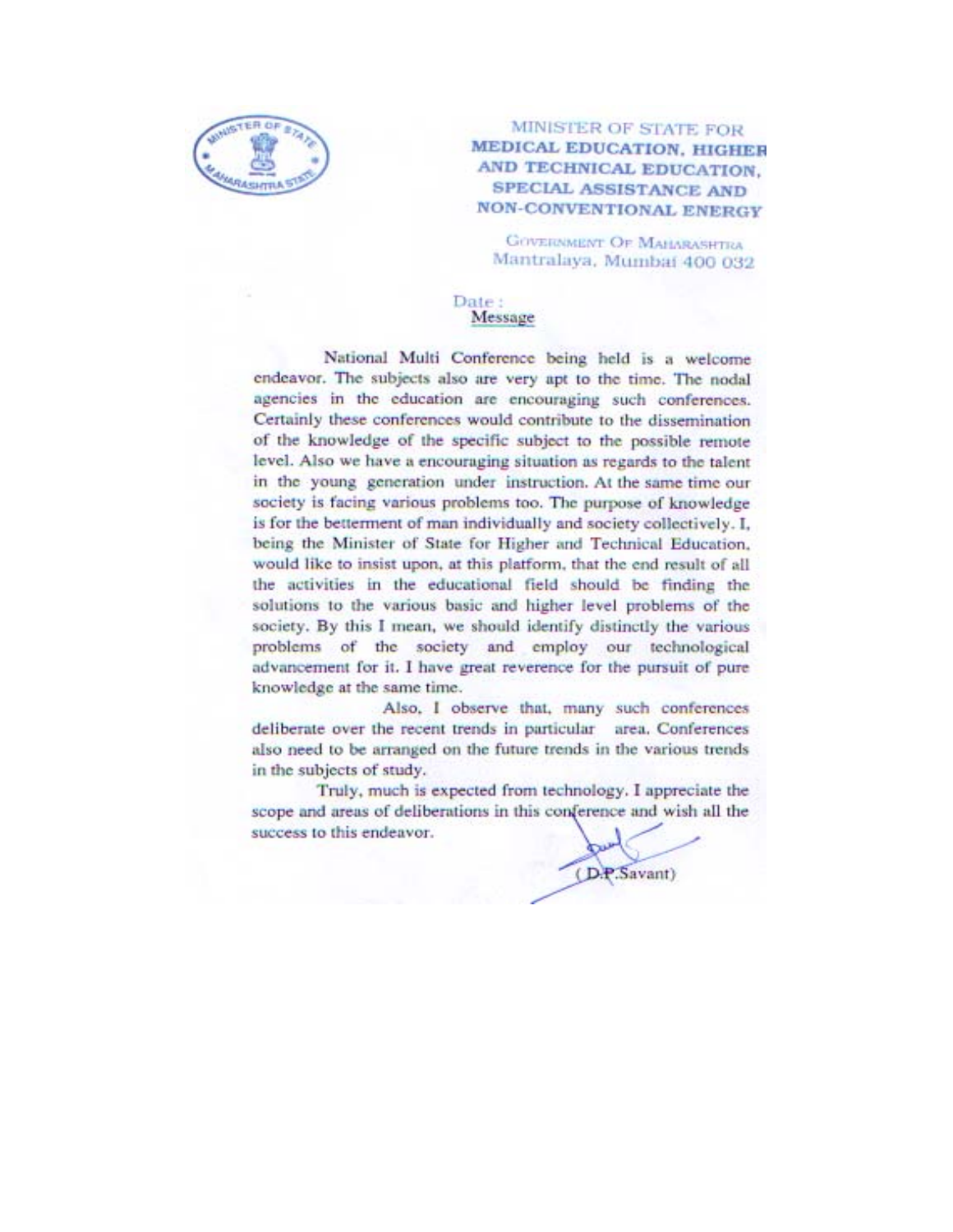

SWAMI RAMANAND TEERTH MARATHWADA UNIVERSITY Vishnupuri, Nanded - 431 606, Maharashtra, INDIA.

> Phone (02462) (O) 229282 (R) 229301, 229353 FAX 91-02462-229245 E-mail nnd\_vcsrtmun@sancharnet.in<br>Website www.srtmun.ac.in

VC/Message/2011-12/01-

 $2^{nd}$  April, 2012

### **MESSAGE**

I am very happy to know that the MPGI Integrated Campus School of Engineering and Management Nanded, is organizing five National Multi Conferences in the field of Engineering and Management to be held during 7th-8th, April, 2012.

- Advancement in Electronics & Telecommunication Engineering. ٠
- Artificial Intelligence & Self Organizing System  $\bullet$
- Innovative Approaches in Civil Engineering  $\bullet$
- Recent Trends in Mechanical Engineering ٠
- Management Horizon in Changing Economic Environment ٠

I am sure that these Conferences will play an important role in providing a platform to the academicians, technologists, researchers and industrialists to share their views on technical knowledge in the field of Engineering and Management Sciences.

I wish the National Multi Conferences MPGINMC-2012 a grand success.

 $(Dr. S. B. Ntmse)$ Vice-Chancellor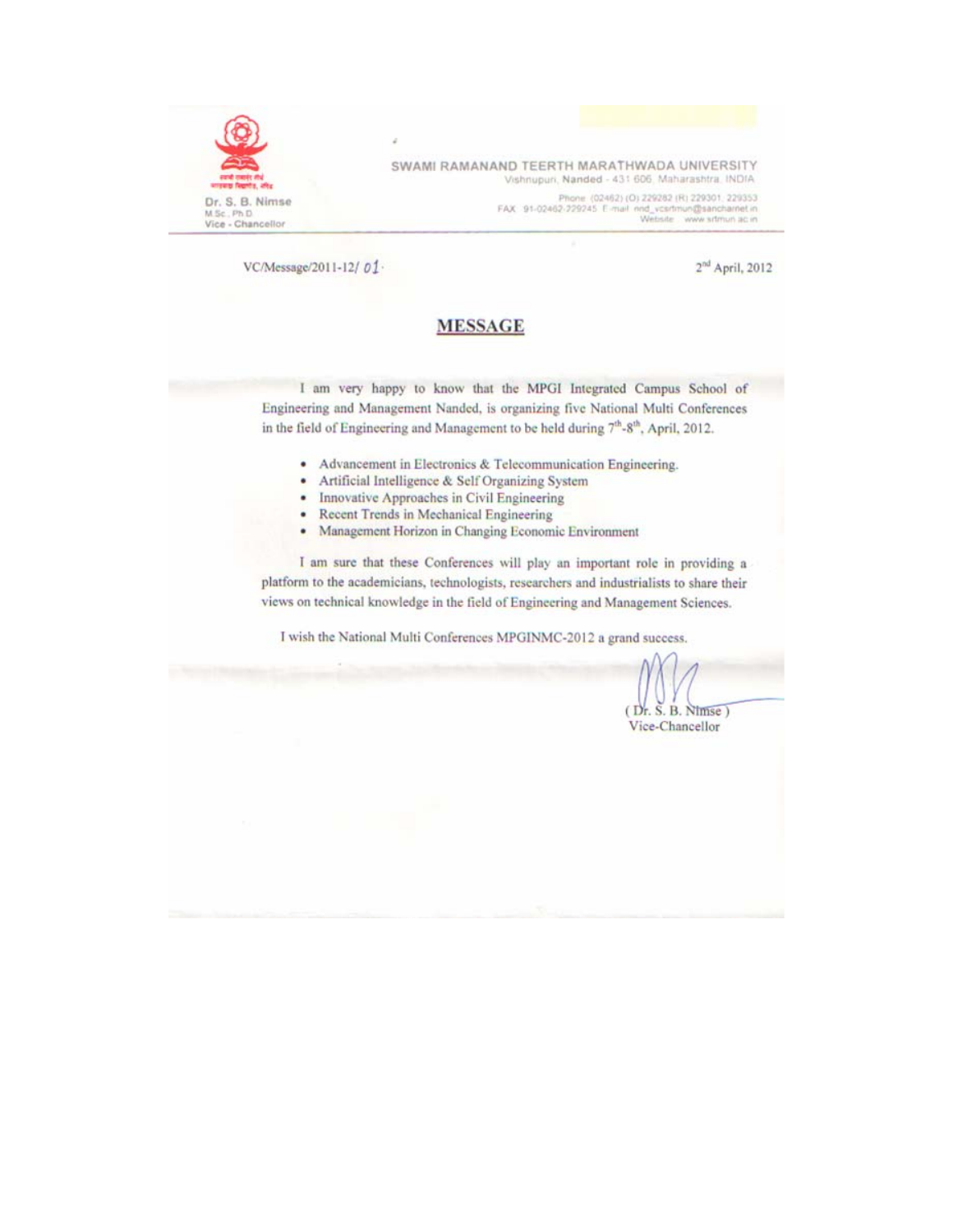#### **MESSAGE**

It is a matter of immense pleasure and delight to welcome you all to Matoshri Pratishthan Group of Institutions, Nanded for the National Multi conference 2012.

MPGINMC‐2012 is an event which provides a forum for experts from academia, Industries and Society at large to discuss technical issues and help disseminate new findings in the domain of Electronics, Civil, Computer Science, Mechanical Engineering and Management.

To promote the research activities, Matoshri Pratishthan Group of Institutions has organized five National Conferences entitled, "Management Horizon in Changing Economic Environment", "Advancement in Electronics & Telecommunication Engineering", "Recent Trends in Computing", "Innovative Approaches in Civil Engineering", and "Recent Trends in Mechanical Engineering". These conferences will prove to be very beneficial to PG students, faculty and research scholars as the new trends, advances, emerging ideas and opportunities in the field of Management and Engineering are concerned.

This conference is a result of collective efforts, I am aware that all my staff members and students have whole heartedly devoted their energy and times for making this venture a success. I take this opportunity to appreciate the input by all of them, who are my real family members.

I heartily welcome all of you for all these National Conferences. I am looking forward to meaningful scholarly interactions. I hope that your stay here will comfortable and advantageous.

Thanking you.

**Mrs. Jayashree Kamaji Pawar President Matoshri Pratishthan Group of Institutions Nanded**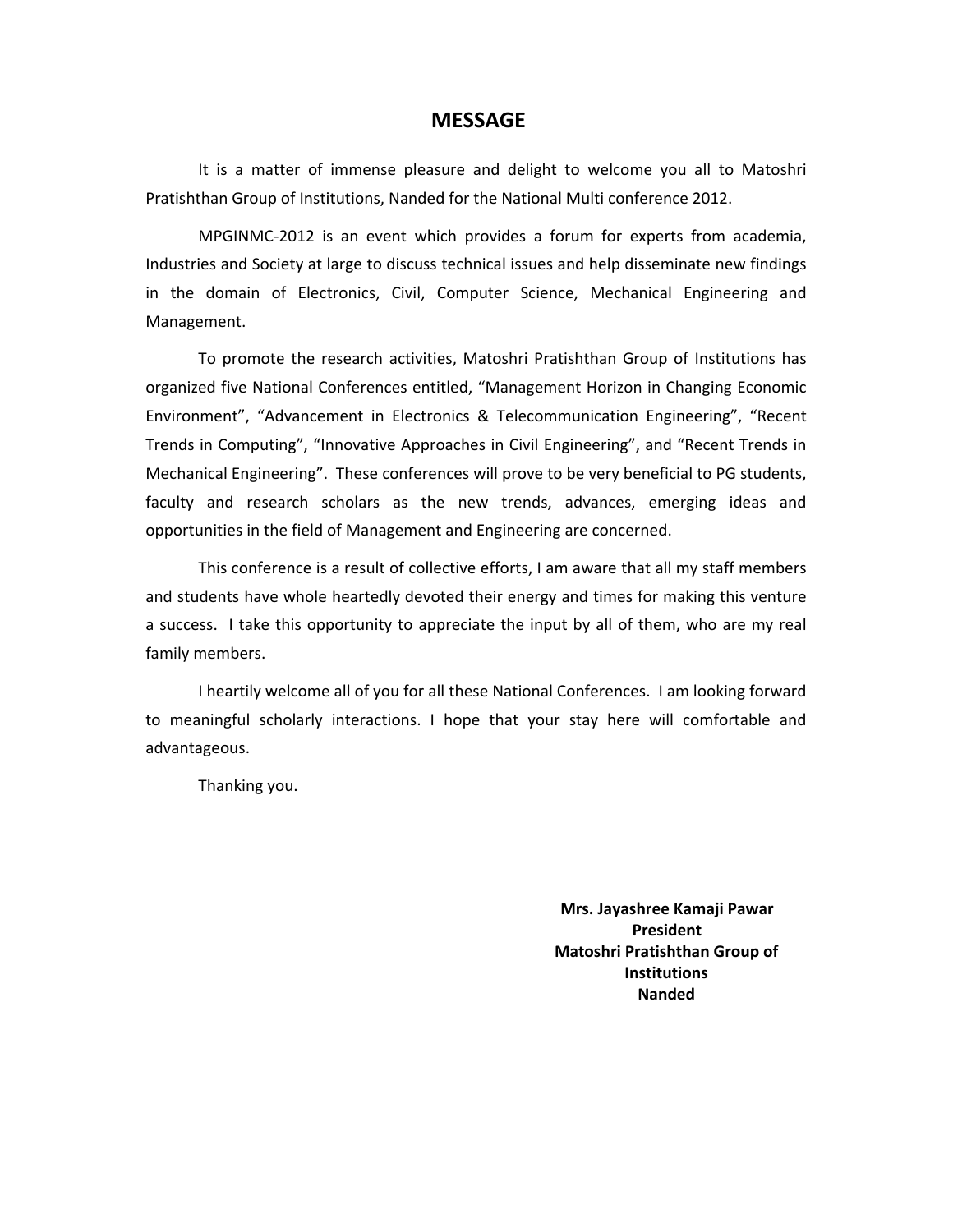#### **MESSAGE**

Change is caused by innovation and is also the cause of innovation. Keeping up with the tradition of encouraging change and innovation among the young technocrats, Matoshri Pratishthan Group of Institutions National MutiConference‐2012 (MPGINMC‐2012) is organizing this year. By virtue of being in a landmark year not only enhances the significance of MPGINMC‐2012 but its responsibility too, at it has to ensure that the vision and objectives of Matoshri Pratishthan Group of Institutions reflect in various events conducted during the course of the festival.

MPGINMC‐2012 would offer a wide spectrum of events to the research scholars and faculties to explore their creativity, communication skills, business acumen, and technical skills. It will also help them gain knowledge about the changing trends and technological innovations as they interact with experts during the course of the event. It would be a platform for the students, research scholars to test their belief in their abilities to make a difference.

I look forward to seeing an enthusiastic participation of the research scholar from all over the country. I would also like to congratulate the team of MPGINMC-2012 for their effort in organizing such an event and offer my best wishes for the success of this mega event.

> **Mr. Venkat B. Chari Secretary Matoshri Pratishthan Group of Institutions Nanded**